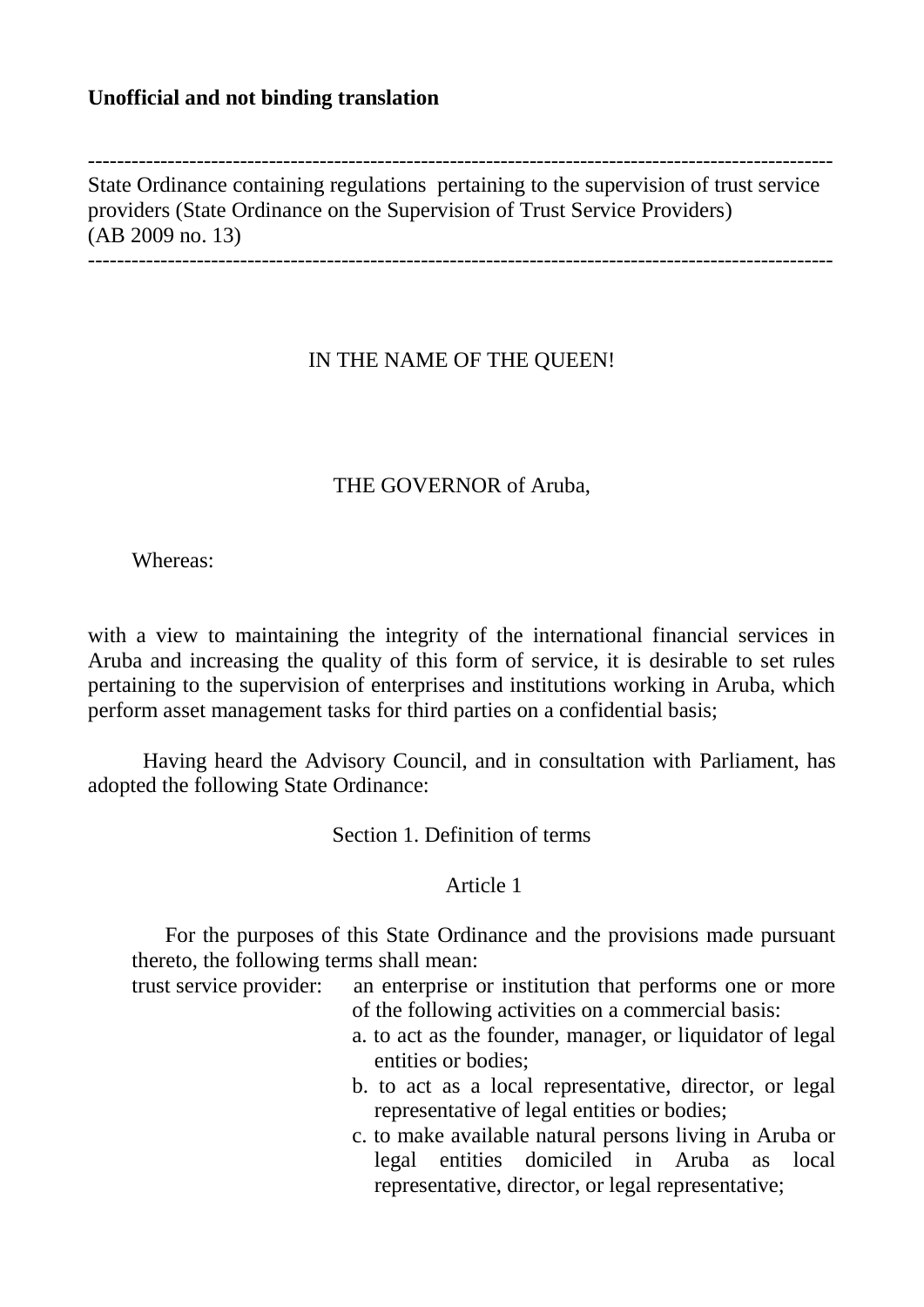|                       | d. to be the trustee of a trust;<br>e. to liquidate or arrange for third parties to liquidate<br>legal entities or bodies; |
|-----------------------|----------------------------------------------------------------------------------------------------------------------------|
|                       | f. to sell or act as an intermediary in the sale of legal<br>entities or bodies;                                           |
|                       | g. other activities to be designated by State Decree<br>containing General Administrative Orders;                          |
| group:                | an economic entity in which natural persons, legal<br>entities, and bodies are affiliated;                                 |
| body:                 | a legal entity not being a natural person;                                                                                 |
| trust:                | a trust within the meaning of the Convention on the                                                                        |
|                       | Law Applicable to Trusts and their Recognition ('Trb.'                                                                     |
|                       | [ <i>Treaty Series</i> ] $1985, 141$ <i>)</i> ;                                                                            |
| ultimate beneficiary: | an ultimate beneficiary as referred to in Article 1, first                                                                 |
|                       | paragraph, of the State Ordinance on the Prevention                                                                        |
|                       | and Suppression of Money Laundering and Terrorist                                                                          |
|                       | Financing (AB 2011 No. 28);                                                                                                |
| qualifying holding:   | a direct or indirect interest of at least ten percent of the                                                               |
|                       | subscribed share capital or a comparable interest, or the                                                                  |
|                       | ability to exercise directly or indirectly at least ten                                                                    |
|                       | percent of the voting rights or any comparable control;                                                                    |
| money laundering:     | a crime as referred to in Articles 2:404, 2:405, and                                                                       |
|                       | 2:406 of the Criminal Code of Aruba;                                                                                       |
| terrorist financing:  | the crime referred to in Article 2:55 of the Criminal                                                                      |
|                       | Code of Aruba;                                                                                                             |
| license:              | a license as referred to in Article 2, first paragraph                                                                     |
| Bank:                 | the Central Bank of Aruba;                                                                                                 |
| Minister:             | the Minister of Finance;                                                                                                   |
| representative:       | the representative organization referred to in Article 30.                                                                 |
| organization          |                                                                                                                            |

Section 2. Requirements to conduct the business of a trust service provider

## Article 2

1. It is prohibited to conduct the business of a trust service provider in or from Aruba without a license for that purpose issued by the Bank.

2. No license will be issued other than to a public limited company of which all shares are registered.

3. The Business (Establishment) Ordinance (AB 1990 no. GT 55) does not apply to trust service providers.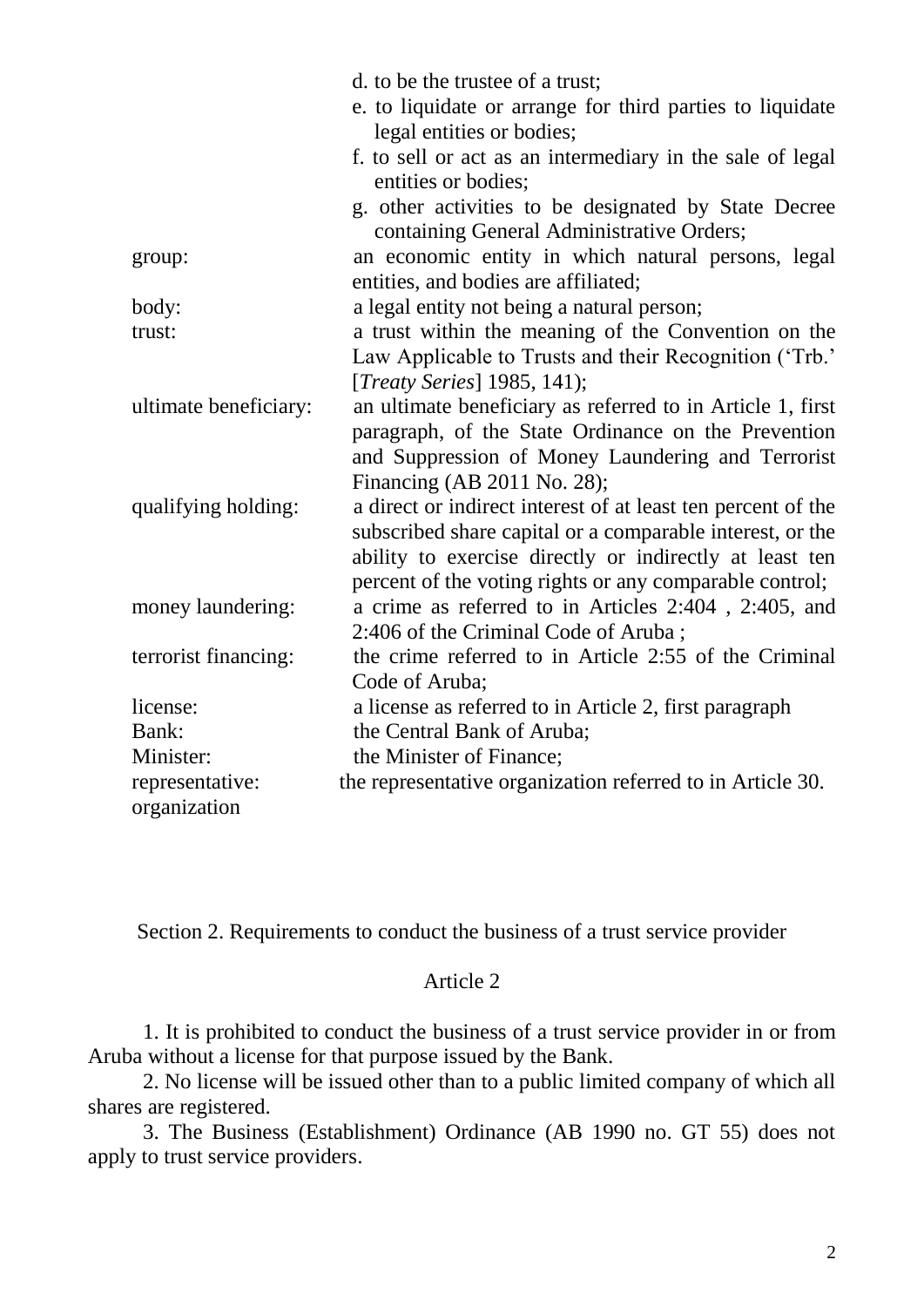1. An application submitted to the Bank for the issue of a license must be accompanied by the following information, respectively, documents:

- a. a copy of the deed of incorporation, containing the applicant's articles of incorporation;
- b. the identity, background, and a certificate of good conduct, as well as other data to be determined by the Bank, based on which the Bank can ascertain the integrity and suitability of the directors and other persons who determine or co-determine the policy of the enterprise or institution;
- c. the identity, background, and a certificate of good conduct, as well as other data to be determined by the Bank, based on which the Bank can ascertain the integrity and suitability of the members of the board of supervisory directors or of the body of the enterprise or institution that has a task similar to that of the board of supervisory directors;
- d. the identity, background, and a certificate of good conduct, as well as other data to be determined by the Bank, based on which the Bank can ascertain the integrity of those who hold a qualifying holding in the enterprise or institution and, if the holder of a qualifying holding is a legal entity, of the persons who determine or codetermine the policy of this legal entity, as well as the extent of the qualifying holding in question;
- e. the envisaged management, including the measures to promote and maintain ethical business operations, in particular to prevent money laundering and the financing of terrorism, the administrative organization and internal controls;
- f. an opening balance sheet or annual financial statements;
- g. the name and address of the applicant, as well as the address and place of business of any branch offices.

2. If the applicant is a member of a group of companies, information must also be submitted about the formal and factual control structure of the group.

3. If the applicant intends to conduct its activities partly through the intermediation of one or more public limited companies of which the applicant holds all shares, and the applicant has control over those companies, the application for the issue of a license will also relate to these public limited companies. Paragraph 1 subparagraph a. through e. and g., as well as Article 2, paragraph 2, will then apply mutatis mutandis.

4. If after receiving the information and documents referred to in paragraph 1, respectively, paragraphs 2 and 3, the Bank considers it necessary that further information and documents relating to the application or the business to be conducted be provided, it will give the applicant the opportunity to provide the relevant information and documents within a reasonable period to be set by the Bank.

5. The Bank will decide within thirteen weeks after receipt of the information and documents referred to in paragraph 1, respectively, paragraphs 2 and 3, or within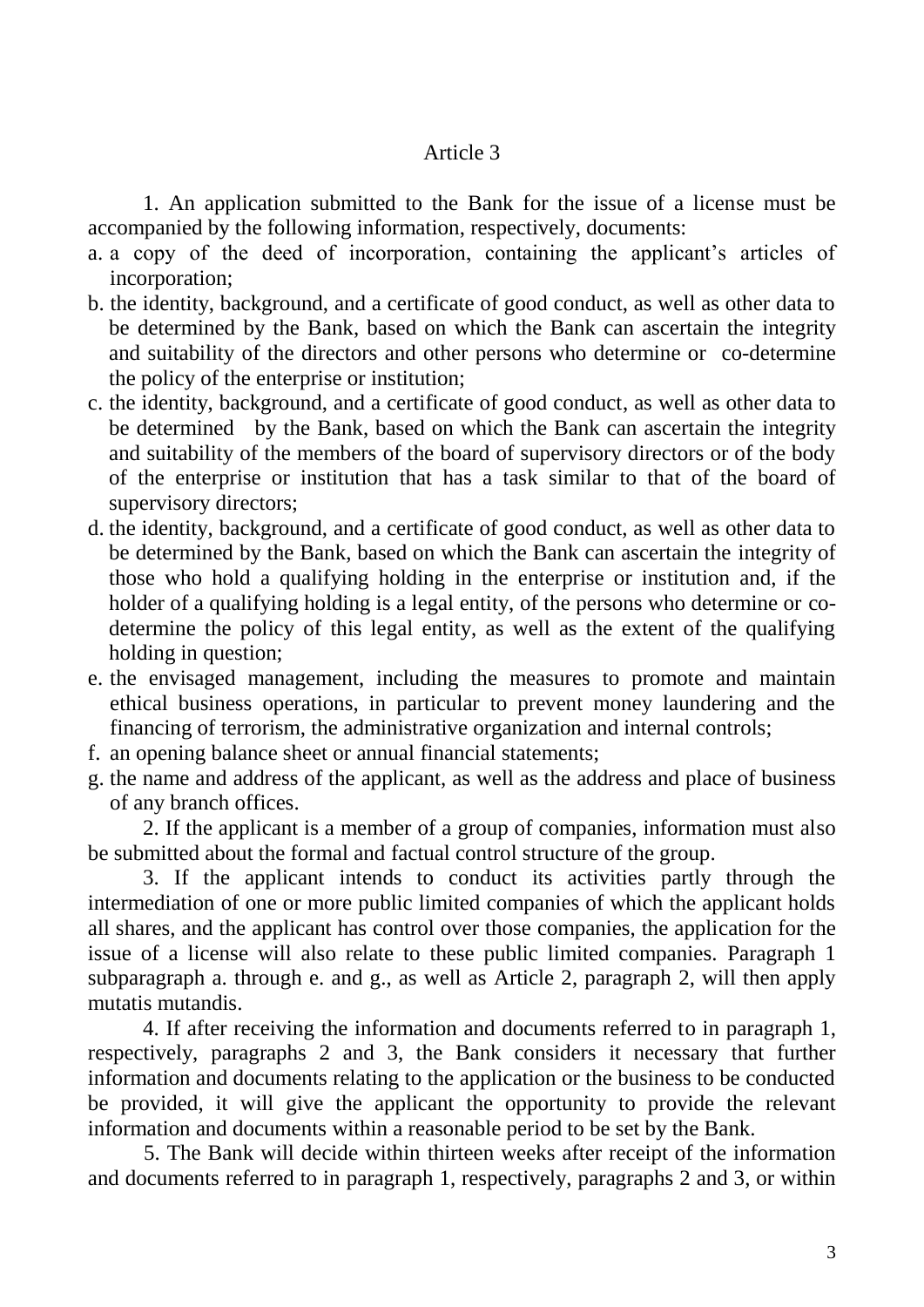thirteen weeks after receipt of the further information and documents referred to in paragraph 4.

# Article 4

1. The Bank shall grant a license, unless:

a. the Bank is of the opinion that the applicant does not or will not be able to comply with Article 6, first paragraph;

- b. the Bank is of the opinion that:
	- 1. the integrity of one or more persons, as referred to in Article 3, first paragraph, subparagraphs b, c, and d, is not beyond doubt;
	- 2. the Bank is of the opinion that the suitability of one or more persons as referred to in Article 3, first paragraph, subparagraphs b and c, is insufficient, individually or jointly, in connection with the conduct of the business of a trust service provider, or the performance of the duties in question at the trust service provider;
	- 3. it is likely that the applicant will act contrary to public morality or public order, or the data provided give reason to suspect that a license will be used for illegal purposes;
	- 4. taking into account the data, referred to in Article 3, first through fourth paragraph, the applicant will not able to carry out its intentions or to comply with its obligations pursuant to this State Ordinance, the State Ordinance on the Prevention and Suppression of Money Laundering and Terrorist Financing, or any other statutory regulation concerning the prevention and suppression of money laundering and terrorist financing;
	- 5. the group to which the applicant belongs has a formal or factual control structure that is so obscure that it constitutes or could constitute an obstacle to the adequate exercise of supervision of the applicant;

c. taking into account the data, referred to in Article 3, first paragraph, subparagraph a, or second paragraph, the applicant intends to perform activities that fundamentally differ from those of a trust service provider;

d. the applicant has a director or an attorney-in-fact that is not a resident of Aruba.

2. The Bank is authorized to set restrictions on a license and attach rules and conditions, if it is of the opinion that this is desirable owing to facts and circumstances relating to the applicant.

3. In departure from the first paragraph, subparagraph a, the Bank will be authorized to grant the applicant full or partial exemption from one or more rules of Article 3, paragraph 1, or Article 5, if the Bank is of the opinion that the nature of the work to be performed by the applicant justifies this, or that doing so otherwise meets the interest this State Ordinance is intended to protect.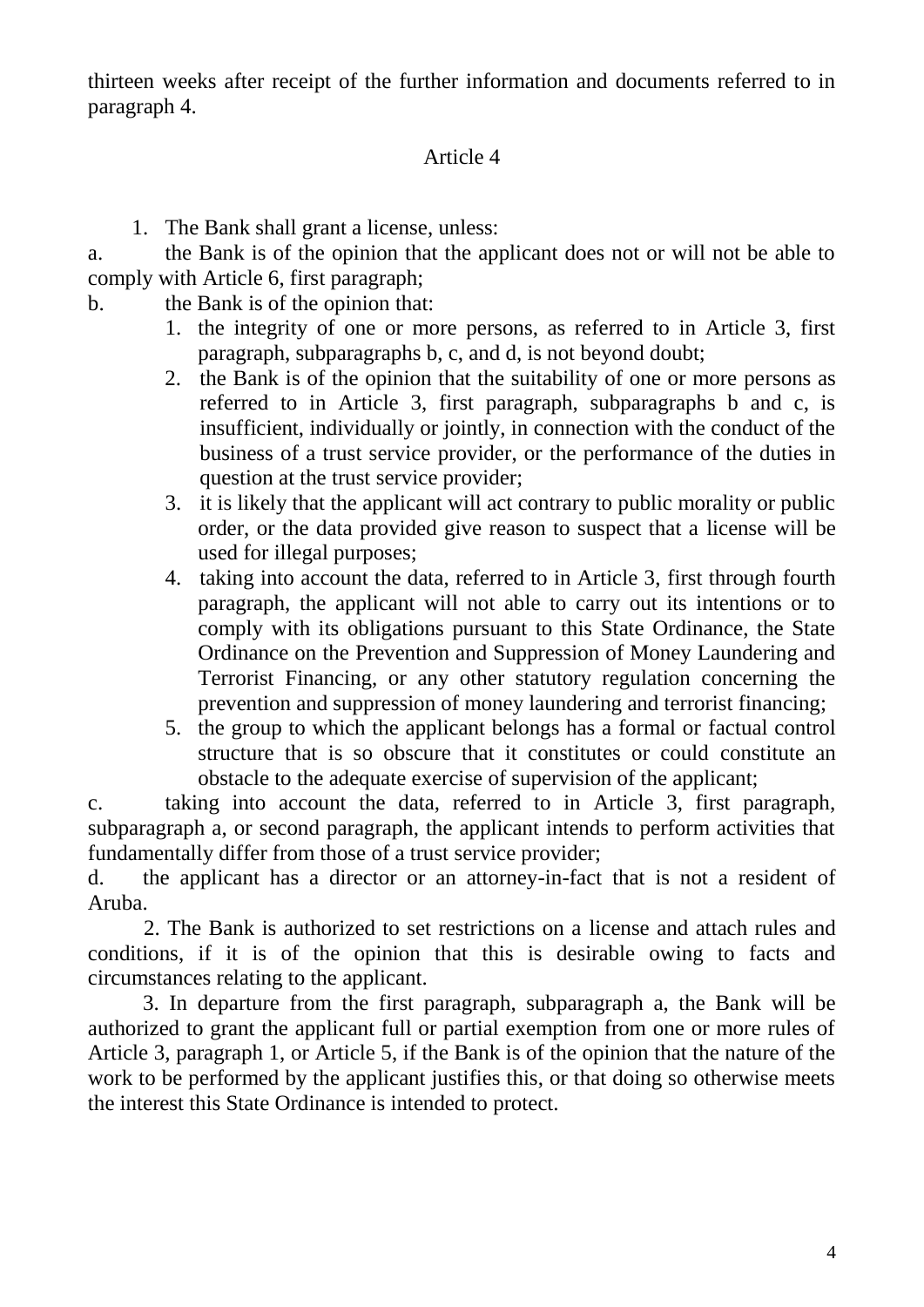A trust service provider shall not appoint any persons to positions as referred to in Article 3, first paragraph, subparagraphs b or c, without the prior permission from the Bank. Articles 3, first paragraph, opening words, and subparagraphs b and c, and fifth paragraph, and 4, second paragraph, shall be equally applicable.

### Article 5a

A qualifying holding in a trust service provider shall not be modified by means of transfer, acquisition, or otherwise without the prior permission from the Bank. Articles 3, first paragraph, opening words, and subparagraph d, and the fifth paragraph, and 4, second paragraph, shall be equally applicable.

# Article 6

1. A trust service provider shall pursue adequate policy for an ethical conduct of its business and shall set up its operational management in such a way that the ethical conduct of its business is safeguarded.

2. At any rate, the policy and the operational management, referred to in the first paragraph, shall be aimed at:

- a. the countering of conflicts of interests;
- b. the suppression of money laundering and terrorist financing;
- c. the compliance with rules laid down by or pursuant to the State Ordinance on the Prevention and Combating of Money Laundering and Terrorist Financing (AB 2011 No. 28) or other statutory regulations on the prevention and combating of money laundering and terrorist financing;
- d. the prevention of punishable offenses or other violations of the law by the trust service provider or its employees, which could prejudice the confidence in the enterprise or in the financial markets;
- e. the countering of relationships with clients or other business relationships, which could prejudice the confidence in the enterprise or in the financial markets;
- f. the countering of other acts by the trust service provider or its employees, which are in conflict with generally accepted standards according to unwritten law to such an extent, that this could prejudice the confidence in the trust service provider or in the financial markets.

3. The Bank may give trust service providers directives with regard to the ethical conduct of the business and the way in which it is determined whether the integrity of a person, referred to in Article 4, first paragraph, subparagraphs a, b, and c, is beyond doubt, and whether this person is suitable, and which facts and circumstances are to be taken into consideration for that purpose.

4. Insofar as necessary for the performance of the duty imposed on it by this State Ordinance, the Bank may give trust service providers entered in the register directives with regard to the accounting procedures and operational management, including the financial accounts and internal control.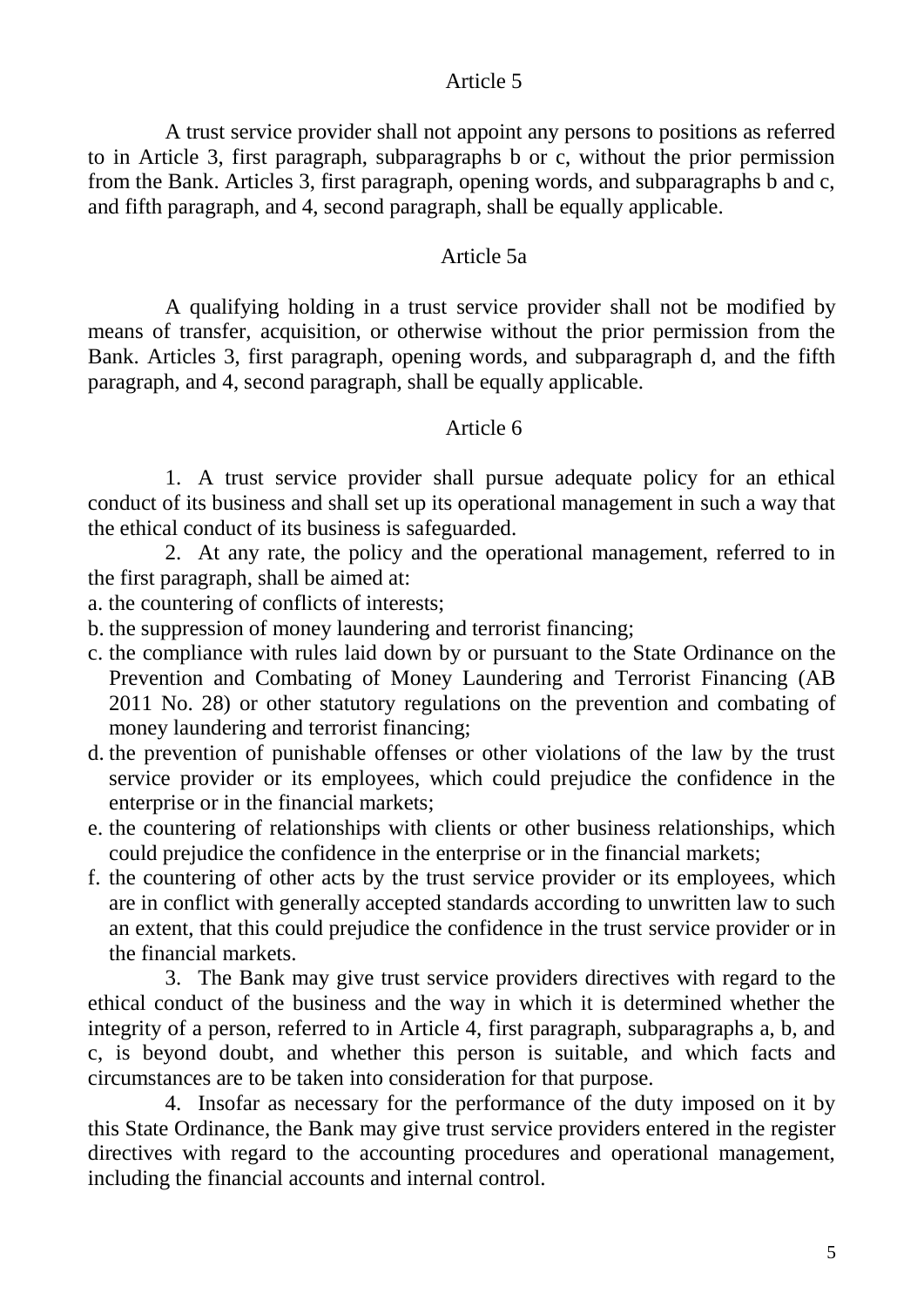5. The directives, referred to in the third paragraph, may be related to the implementation of the regulations of other State Ordinances.

6. The Bank may give a trust service provider instructions with regard to

the way on which directives as referred to in the third and fourth paragraph shall be implemented.

### Article 7

1. Annually, before 1 July, a trust service provider must submit an annual report to the Bank relating to the preceding financial year.

2. Having heard the representative organization, the Bank may give trust service providers directives with regard to the content, the model, and the principles of the financial statements, referred to in the first paragraph.

3. The financial statements, referred to in the first paragraph, shall be accompanied by a statement of the trust service provider that the availability of the data, referred to in Article 8, on January 1 of the current financial year has been assessed.

4. In the statement referred to in the third paragraph, the trust service provider shall also state that, based on the assessment, it has been established that the data, referred to in Article 8, with regard to the legal entities or bodies as regards which it performs its activities are available on January 1 of the current financial year. The statement also relates to the legal entities or bodes to which the trust service provider provides management services. If this cannot be stated without reservation, this shall be explained in detail in the statement, specifying the legal entities or bodies to which the reservation is related.

### Section 3. Recording of information

### Article 8

1. A trust service provider must have at its disposal at all times information recorded in writing or on other data carriers on the identity, assets and background of the ultimate beneficial owners for whom the trust service provider performs its work. This includes at any rate:

a. has knowledge of the origin of the capital transferred to the legal entity or body;;

b. has knowledge of the relevant parts of the structure of the group to which the legal entity or body belongs, and of the purpose for which the structure was created;

c. in its capacity as trustee, knows the identity of the settlor of a trust;

2. The Bank may give instructions regarding the manner in which the information referred to in the first paragraph must be recorded.

3. A trust service provider must retain the information referred to in the first paragraph for a period of at least ten years, counting from the time at which the trust service provider performed its work for the ultimate beneficial owner in question.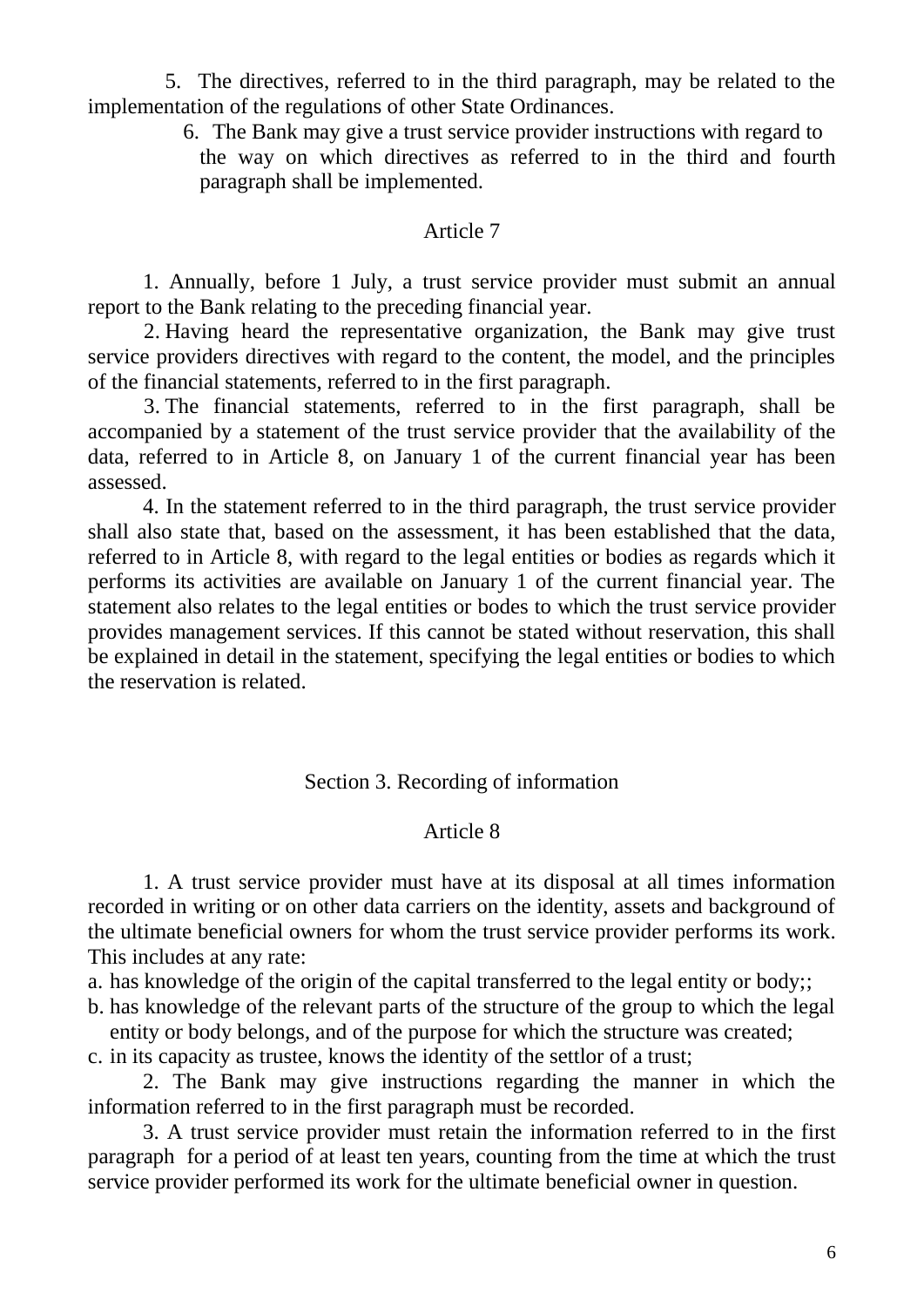1. If a trust service provider conducts the management of, or acts as managing director or legal representative of a legal entity or body, of which the shares are bearer, and these shares are not or not all of these shares are kept in custody at the trust service provider:

- a. the trust service provider shall always have knowledge of the place where these shares are kept in custody, and it shall record this knowledge in an accessible manner;
- b. the trust service provider shall guarantee that the shares are kept in custody based on a written agreement between the custodian and the owner or owners of the shares, and that it disposes of a copy of that agreement;
- c. the trust service provider shall guarantee that both the custodian and the trust service provider are immediately informed in writing of each alienation of the shares, stating at least the name and address of the acquirer.
- 2. The following parties may act as custodians of the bearer shares, referred to in the first paragraph:
- a. in Aruba:
	- 1º. financial institutions and domestic branches of the trust service provider or domestic corporations affiliated to the trust service provider within a group supervised by the Bank;
	- 2º. civil-law notaries;
- b. outside Aruba:
	- 1º. foreign branches of the trust service provider or foreign corporations affiliated to the trust service provider within a group, provided they are subject to internationally accepted standards for the prevention and suppression of money laundering and terrorist financing and are effectively supervised for compliance with these standards in the country of domicile;
	- 2º. other trust service providers, banks, and other financial institutions, provided they are subject to internationally accepted standards for the prevention and suppression of money laundering and terrorist financing and are effectively supervised for compliance with these standards in the country of domicile;
	- 3º. civil-law notaries or comparable professionals, provided they are subject to internationally accepted standards for the prevention and suppression of money laundering and terrorist financing and are effectively supervised for compliance with these standards in the country of domicile.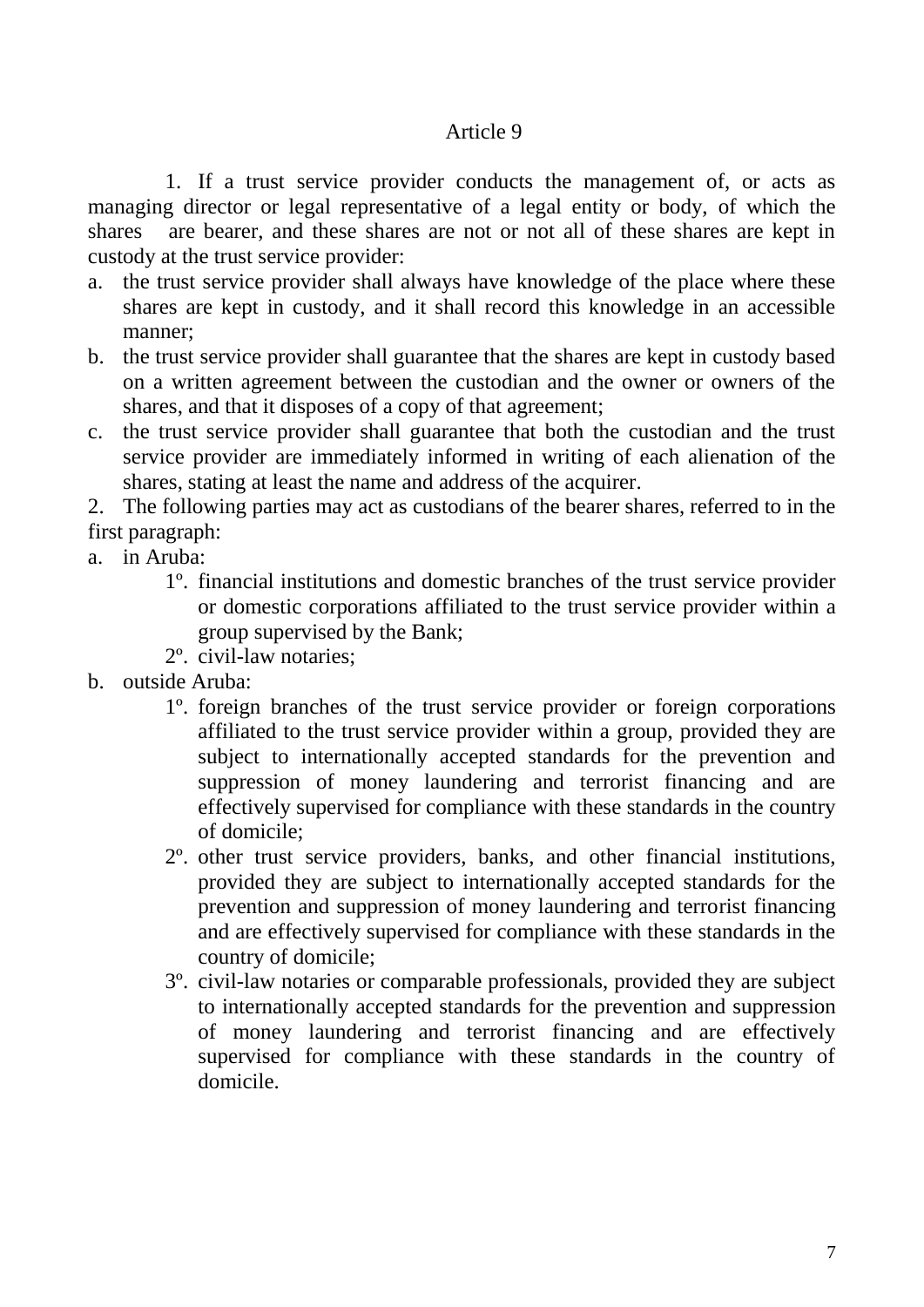A trust service provider is not allowed to perform activities for a legal entity or body as referred to in Article 9, first paragraph, if that paragraph has not been fulfilled. If the trust service provider already has a business relationship for the benefit of a legal entity or body as referred to in Article 9, first paragraph, and that first paragraph has not been fulfilled, the trust service provider shall end that business relationship and report this to the Bank.

### Section 4. Administrative sanctions

### Article 11

1. For the violation of the provisions laid down by or pursuant to Articles 2, first paragraph, 4, second and third paragraph, 5, 5a, 6, 7 through 10, 17, 19, 25, third, fourth, and fifth paragraph, 26 and 28, sixth paragraph, the Bank may impose a penalty charge order.

2. For the offenses referred to in the first paragraph, the Bank may also impose an administrative fine not exceeding Afl. 1,000,000.- per separate violation.

3. Violations can be committed by natural persons and legal entities. Article 1:127, second and third paragraph, of the Criminal Code of Aruba shall be equally applicable.

4. The Bank shall adopt guidelines for the exercise of the powers, referred to in the first and second paragraph, and shall record them in a policy document. The policy document shall at any rate contain a description of the procedures to be followed when exercising the powers, referred to in the first and second paragraph. The policy document, referred to in the first sentence, as well as all modifications to be introduced to same afterwards shall be published in advance in a manner to be determined by the Bank.

5. By State Decree containing General Administrative Orders, rules shall be laid down with regard to the principles for the determination of the amount of the penalty charge order and the administrative fine per violation. The violations shall be classified into categories based on the severity of the violation, with the corresponding basic amounts, minimum amounts, and maximum amounts.

6. Forfeited penalties and administrative fines shall accrue to the Bank.

#### Article 11a

1. If, at the time of committing a violation, a period of five years has not yet expired since an administrative fine was imposed on the violator for a similar violation, the maximum amount of the administrative fine, referred to in Article 11, second paragraph, shall be Afl. 2,000,000.- for each separate violation.

2. Notwithstanding Article 11, second paragraph, the Bank may set the amount of the administrative fine at a maximum of twice the amount of the benefit obtained by the violator as a result of the violation, if his benefit exceeds Afl. 1,000,000.-.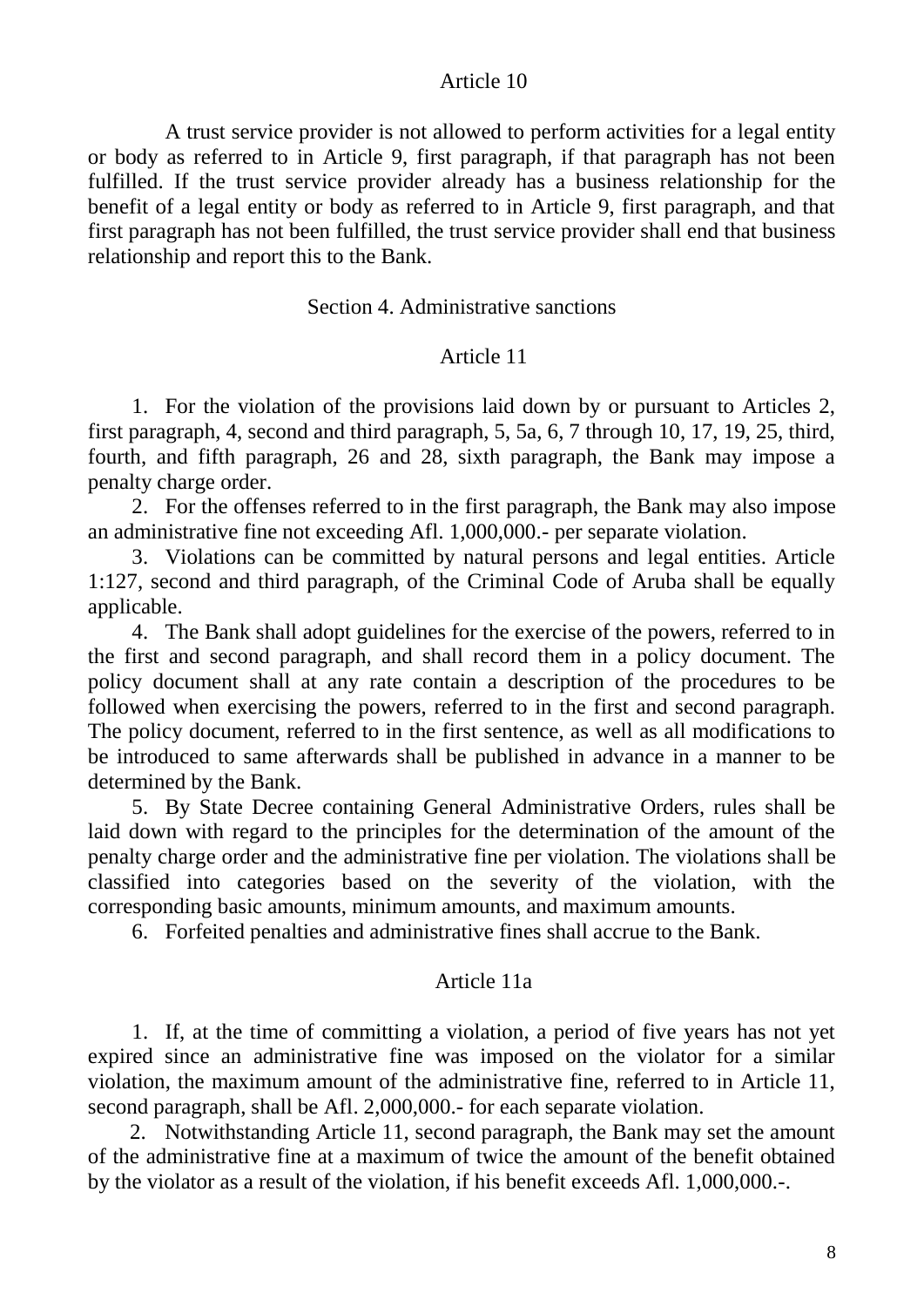#### Article 11b

1. If the Bank intends to impose an administrative fine, it shall notify the person concerned thereof, stating the grounds on which the intention is based.

2. The Bank shall give the person concerned the opportunity to express his view, either in writing or orally, within a reasonable period, before imposing the administrative fine by decision.

3. If, after the person concerned has expressed his view, the Bank decides that no administrative fine will be imposed for the violation, the person concerned shall be informed hereof in writing.

### Article 11c

1. At the request of the violator, the Bank may cancel a penalty charge order, suspend the duration thereof for a specific period, or reduce the penalty, in case the violator is permanently or temporarily unable in whole or in part to comply with his obligations.

2. Furthermore, at the request of a violator, the Bank may cancel a penalty charge order, if the decision has been effective one year without having forfeited the penalty.

#### Article 12

Anyone in respect of whom the Bank has performed an act from which he can reasonably infer that an administrative fine will be imposed on him by or pursuant to this State Ordinance, will not be required to make any statement in relation to this. He will be informed to this effect before he is requested orally to provide information.

### Article 13

1. The administrative fine will be due within six weeks of the date of the order by which it was imposed.

2. Statutory interest will be added to the administrative fine, calculated from the day on which six weeks have elapsed since the decision was published.

### Article 13a

1. If a forfeited penalty or fine has not been paid within the period set by the Bank, the infringer shall be demanded in writing to pay the amount of the penalty or the fine as yet within twee weeks, increased by the costs of the demand.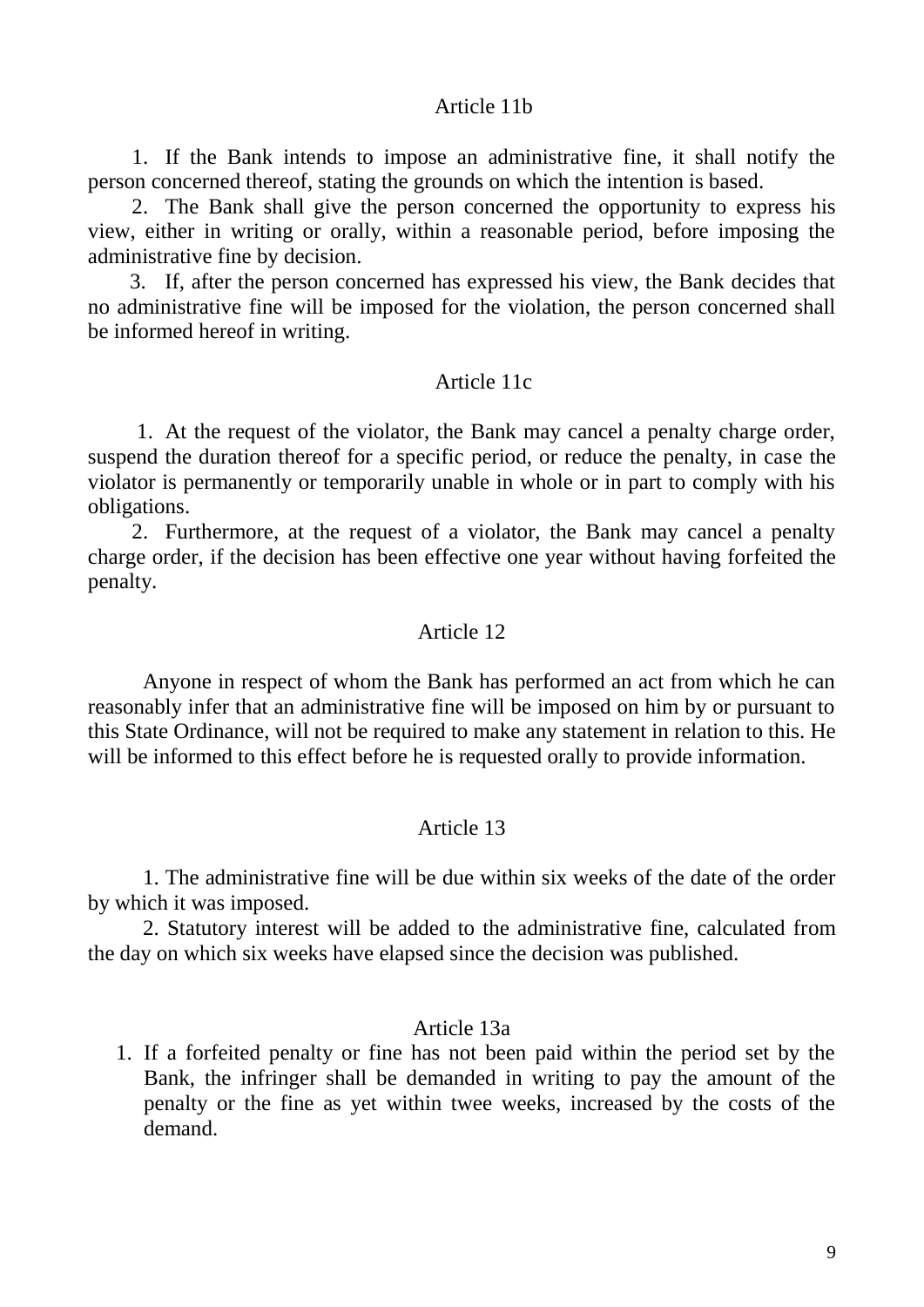- 2. In the absence of payment, the amount and the costs as referred to in the first paragraph, shall be increased by the collection costs, collected by the Bank by way of a writ of execution.
- 3. The writ of execution shall be published by serving a process as referred to in the Code of Civil Procedure of Aruba and shall constitute entitlement to enforcement, which may be enforced while applying the provisions of this Code.
- 4. The writ of execution shall in any case state: a. the words "writ of execution" in the heading;

b. the amount of the collectable principal sum, increased by the statutory interest due;

- c. the decision or the statutory provision from which the amount due arises;
- d. the costs of the demand and of the writ of execution;
- e. that it may be enforced for the account of the infringer.

5. For a period of six weeks after the date of service, an objection may be lodged against the writ of execution. Objection shall be lodged against the Bank with the Court and in the manner stipulated for filing claims. Provided it has been lodged in a timely fashion and in the prescribed manner, the objection shall suspend the enforcement.

# Article 14

1. The authority to impose an administrative fine will lapse:

a. if criminal prosecution has been instituted for the infringement and the examination in court has started, or the right to prosecute has lapsed pursuant to Article 1:149 of the Criminal Code of Aruba ;

b. three years from the day on which non-compliance with the rule is discovered.

2. The period referred to in the first paragraph, subparagraph b, will be interrupted by publication of the order by which the administrative fine is imposed.

3. The right to institute criminal proceedings shall lapse, if an administrative fine was already imposed on the subject matter for the same infringement.

4. The Bank and the Public Prosecution Service shall consult periodically on the choice between imposing an administrative fine or criminal-law sanction to avoid unlawful concurrence of those sanctions.

# Article 15

1. In departure from Article 22, paragraph 1, for the purpose of protecting the financial system and preventing money laundering and the financing of crimes, which have been criminalized on the basis of international obligations relating to counterterrorism, the Bank will be authorized to publish the offence for which the order subject to an incremental penalty was imposed, the infringed rule and the name and address of the person on whom the administrative fine was imposed.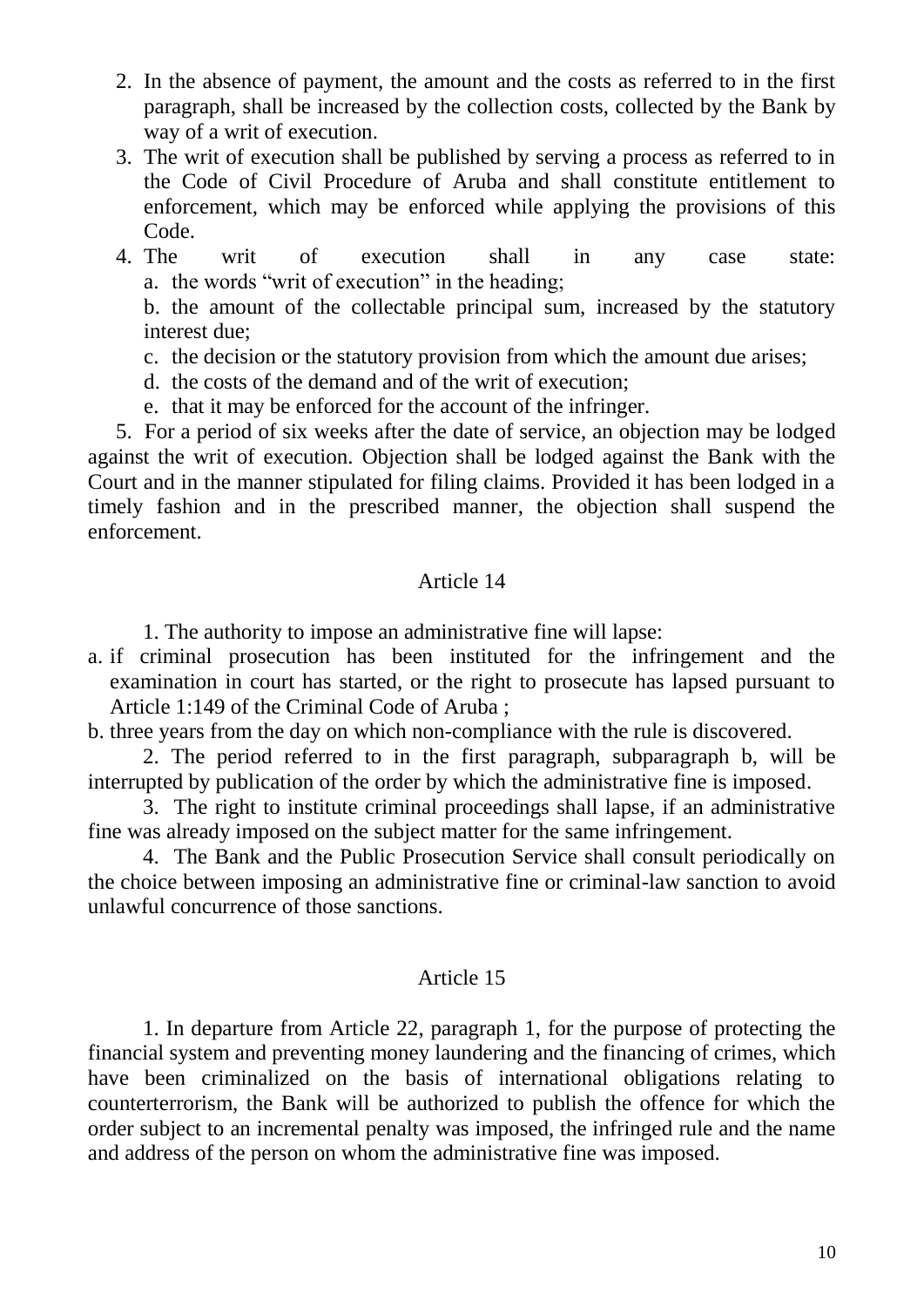2. The Minister may set rules on the exercise of the authority referred to in paragraph 1.

3. The order to publish will enter into effect on the day on which the offence was made public, without the effect being suspended for the duration of the period for appeal or, if appeal has been brought, of the appeal, if the address of the person concerned is not known and the address cannot be obtained either through reasonable efforts.

# Article 16

1. The Bank must keep records of the acts conducted in the context of an investigation prior to imposing an administrative fine. It must list the persons who performed the acts in those records.

2. The use of the powers conferred in this section must be mentioned in the report referred to in Article 29.

# Article 16a

1. The Bank may, in view of the interest this State Ordinance seeks to protect, issue a public warning in case of infringement of any prohibitory provision of this State Ordinance, if necessary, stating the considerations that led to the warning.

2. The Minister may lay down rules concerning the exercise of the power as referred to in the first paragraph.

3. The decision to issue a public warning shall enter into effect on the date on which the public warning has been published, without suspending the effect for the duration of the appeal period or, if an appeal has been lodged, of the appeal, if no address of the subject matter is known, and the address also cannot be obtained by reasonable efforts.

# Article 16b

1. If the Bank intends to issue a public warning, it shall notify the person (legal/natural) concerned in writing of the intended decision and shall give him the opportunity to express his views.

2. The Bank may decide not to apply the first paragraph, if the urgency of the matter dictates otherwise, or if no address of the person (legal/natural) concerned is known, and the address also cannot be obtained by reasonable efforts.

# Section 5. Special rules

# Article 17

1. The Bank may, if in its opinion: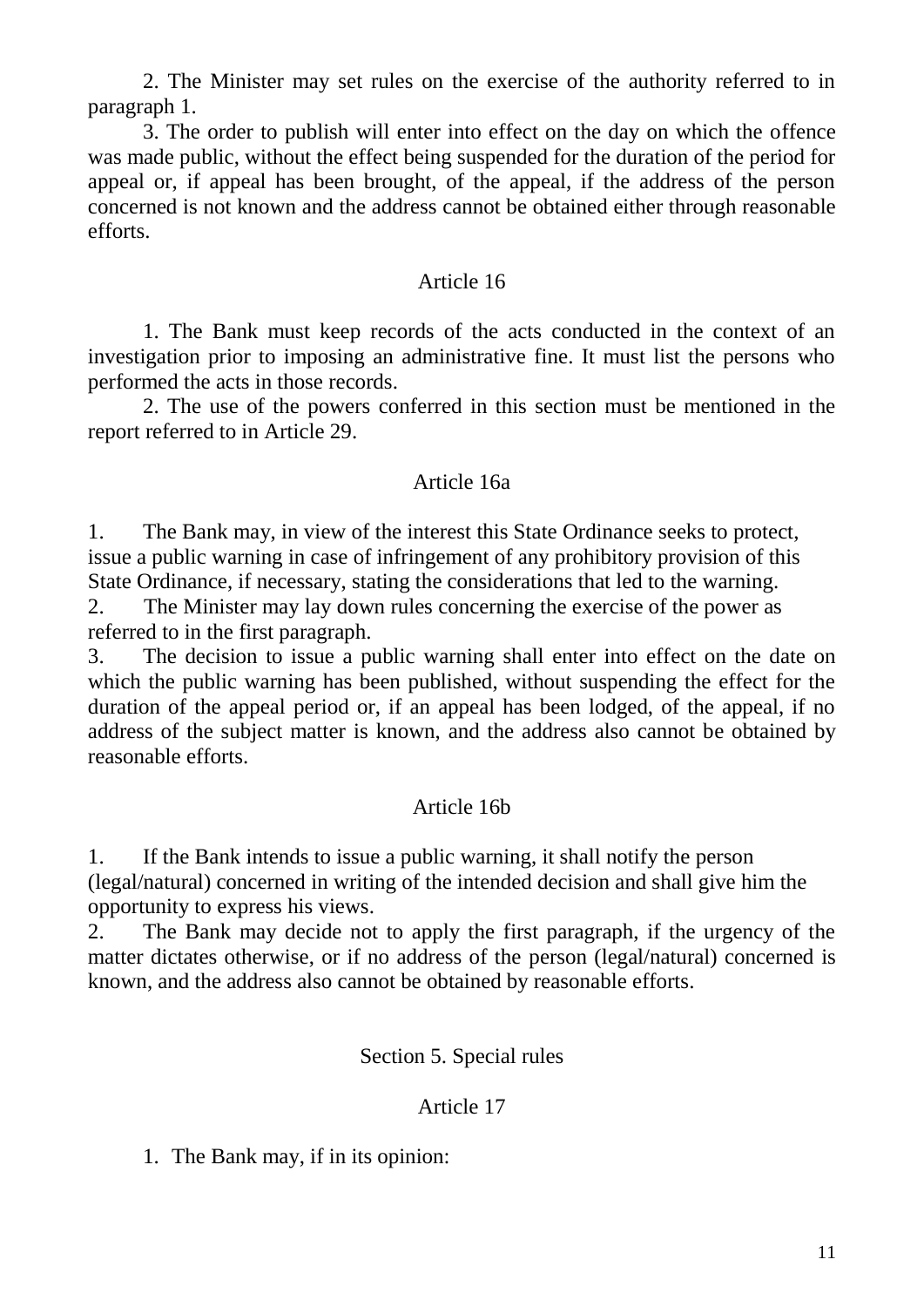a. trust service provider does not comply with the obligations imposed on it by or pursuant to this State Ordinance, the State Ordinance on the Prevention and Combating of Money Laundering and Terrorist Financing or any other statutory regulation on the prevention and combating of money laundering and terrorist financing, or

b. a circumstance as referred to in Article 4, first paragraph, arises at a trust service provider,

give the trust service provider in question an instruction to follow a specific line of conduct particularly in relation to subjects to be indicated, in order to ensure that those rules are complied with within a period to be set by the Bank.

2. The Bank may give persons as referred to in Article 3, first paragraph, subparagraph d, to whom the circumstance of Article 4, first paragraph, subparagraph b, turns out to apply, an instruction to follow a certain course of action with regard to specified issues.

# Article 18

1. The Bank will revoke a license if:

- a. the trust service provider requests this by registered letter;
- b. such incorrect information was provided in the application for the license that, if the correct or all information had been known, the license would not have issued;
- c. a trust service provider has been declared insolvent;
- d. the public limited company for which the license was issued has ceased to perform the activities of a trust service provider.

2. The Bank may revoke a license if:

- a. performance of the activities of a trust service provider has not started within six months of its issue;
- b. a trust service provider has complied inadequately or not at all with the requirements of Articles 8 through 10;
- c. a trust service provider or one or more of its officers have otherwise acted in conflict with the provisions laid down by or pursuant to this State Ordinance;
- d. the trust service provider or one or more of its directors act in conflict with a statutory rule, public order or public morals in such a way that maintaining the license cannot reasonably be required;
- e. one or more directors have been irrevocably convicted for money laundering or terrorist financing, the commission of a tax offense or an economic offense for which pre-trial detention is allowed in Aruba;
- f. the Bank is of the opinion that a trust service provider has not followed an instruction as referred to in Article 17 adequately or at all;
- g. after the date on which the license was granted, a circumstance as referred to in Article 4, first paragraph, subparagraph e, arises at a trust service provider;
- h. the Bank is of the opinion that a trust service provider does not or not sufficiently comply with the rules laid down by or pursuant to the State Ordinance on the Prevention and Combating of Money Laundering and Terrorist Financing or any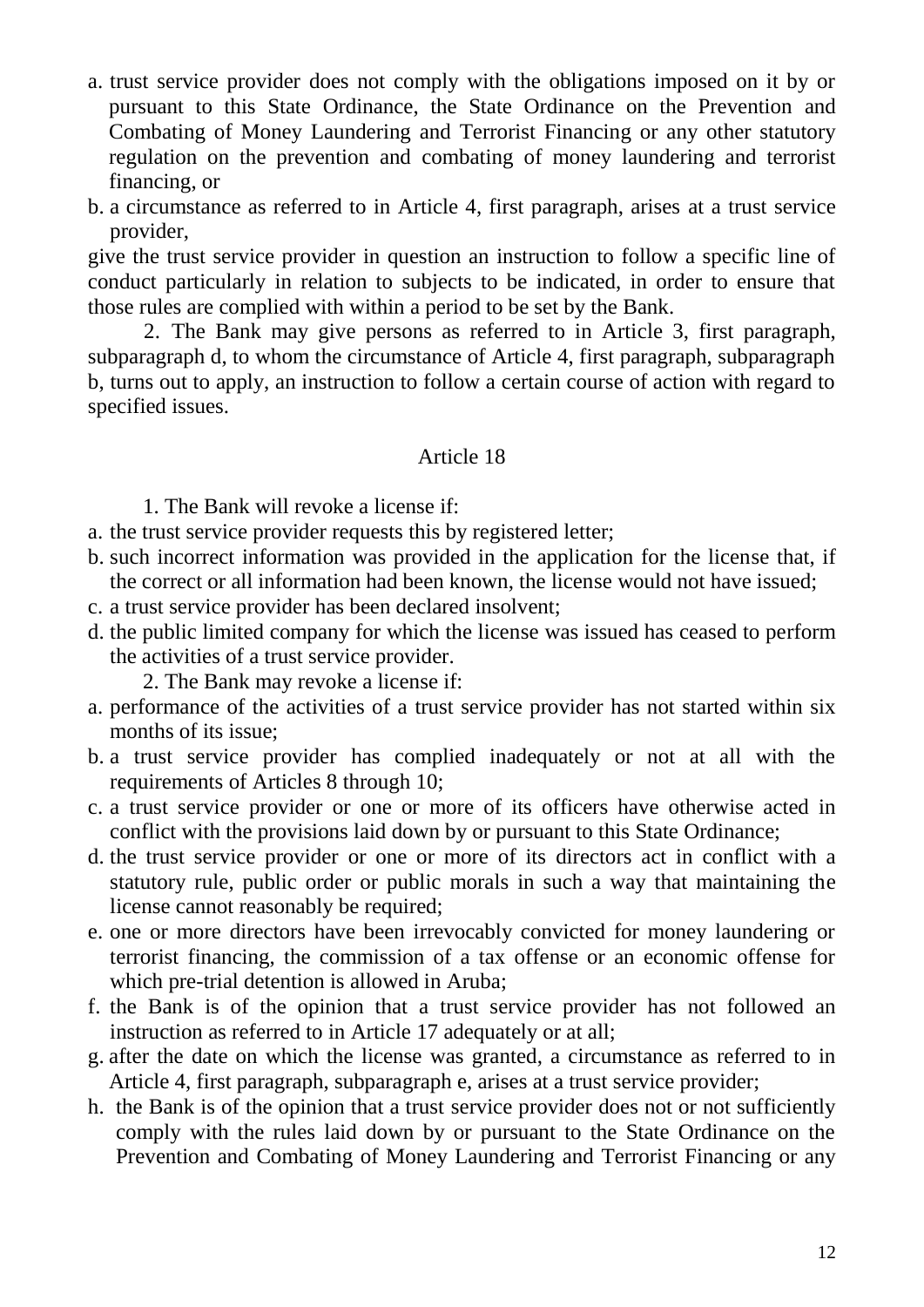other statutory regulation on the prevention and combating of money laundering and terrorist financing.

3. An order to revoke a license must be reasoned and contain the time the revocation takes effect. After the order has become irrevocable, the Bank will publish the order in the Official Gazette of Aruba, as well as in at least two daily newspapers published in Aruba.

## Article 19

1. From the time referred to in Article 18, paragraph 3, first sentence, the public limited company whose license was withdrawn must terminate all current contracts for performing the work of a trust service provider, and must settle them within a period to be determined by the Bank. The Bank may extend this period once at the written request of the public limited company in question.

2. Without prejudice to paragraph 1, for the purposes of this State Ordinance, during the settlement period, the public limited company will be put on par with a trust service provider in possession of a license.

## Section 6. The register

### Article 20

1. The Bank must keep a register in which all trust service providers are entered that have obtained a license.

2. The register will be organized in a manner to be determined by the Bank and will be available for inspection by anyone free of charge at the Bank's office.

3. The Bank will provide for cancellation in the register of all trust service providers whose licenses have been revoked.

# Article 21

1. The Bank will publish the entry or cancellation in the register in the Official Gazette of Aruba and in at least two daily newspapers published in Aruba.

2. In January of each year, the Bank will place a copy of the register as at 31 December of the preceding year in the Official Gazette of Aruba and in at least two daily newspapers published in Aruba.

Section 7. Nondisclosure and information exchange

# Article 22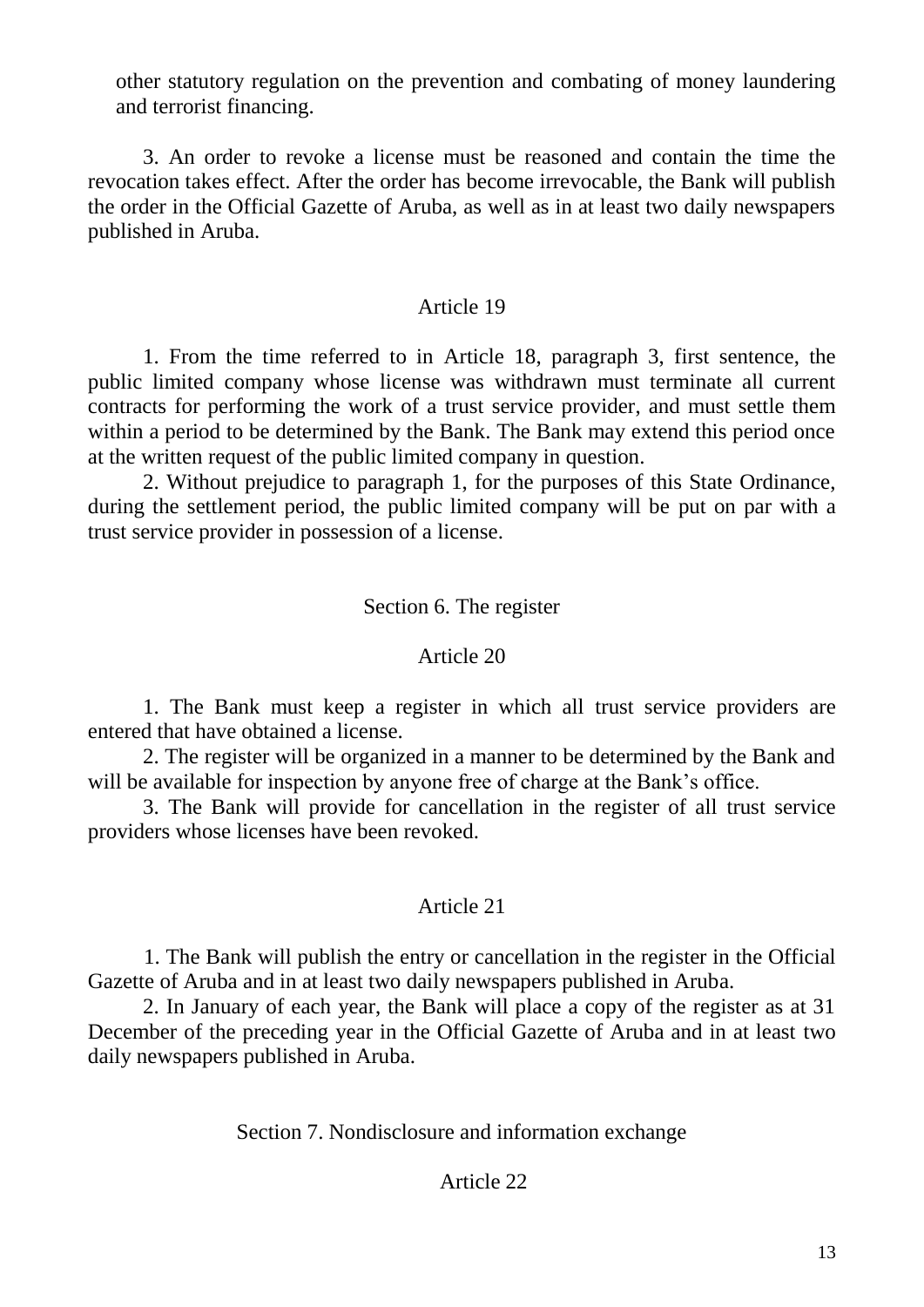1. Anyone who performs or performed any duty for the purposes of this State Ordinance or a decision made pursuant to this State Ordinance is not allowed to use data or information provided or obtained pursuant to this State Ordinance or received from a foreign body as referred to in Article 23, further or differently or to make it known further or differently than required for the performance of his duty or by this State Ordinance.

2. Notwithstanding the first paragraph, the Bank shall be authorized to make statements by using data or information obtained in the performance of its duty pursuant to this State Ordinance, provided these data or that information cannot be traced back to separate persons or institutions.

3. The first paragraph shall not affect the obligation to make a statement, in accordance with the Code of Criminal Procedure of Aruba (AB 1996 No. 75), as a witness in criminal cases with regard to data or information obtained in the performance of the duty assigned to him pursuant to this State Ordinance. Likewise, it shall not affect the obligation to make a statement, in accordance with the Code of Civil Procedure of Aruba (AB 2005 No. 34), as a witness or a party in a personal appearance of parties in civil cases with regard to data or information obtained in the performance of the duty assigned to him pursuant to this State Ordinance, and this on the understanding that such an obligation shall only apply, insofar as it concerns a trust service provider that has been declared bankrupt or that has been dissolved by court decision, and that it does not apply to data or information related to enterprises or institutions that are or were involved in an attempt to enable the trust service provider in question to continue its business.

# Article 23

1. Notwithstanding Article 22, first paragraph, the Bank shall be authorized to exchange data and/or information obtained in the performance of the duties assigned to it pursuant to this State Ordinance with bodies designated by foreign public authorities, which are charged with:

- a. the supervision of persons and institutions that are active in the financial markets, or
- b. the supervision of the compliance with legislation and regulations concerning the prevention and suppression of money laundering and terrorist financing.
	- 2. The power, referred to in the first paragraph, shall not be exercised, if:
- a. the purpose for which the data or information will be used has not been sufficiently specified;
- b. the contemplated use of the data or information is not in line with the supervision of financial markets or persons working in these markets;
- c. provision of the data or information is contrary to public order or the laws of Aruba;
- d. the secrecy of the data or information has not been sufficiently guaranteed;
- e. provision of the data or information is or could be contrary in reason to the interests this State Ordinance intends to protect;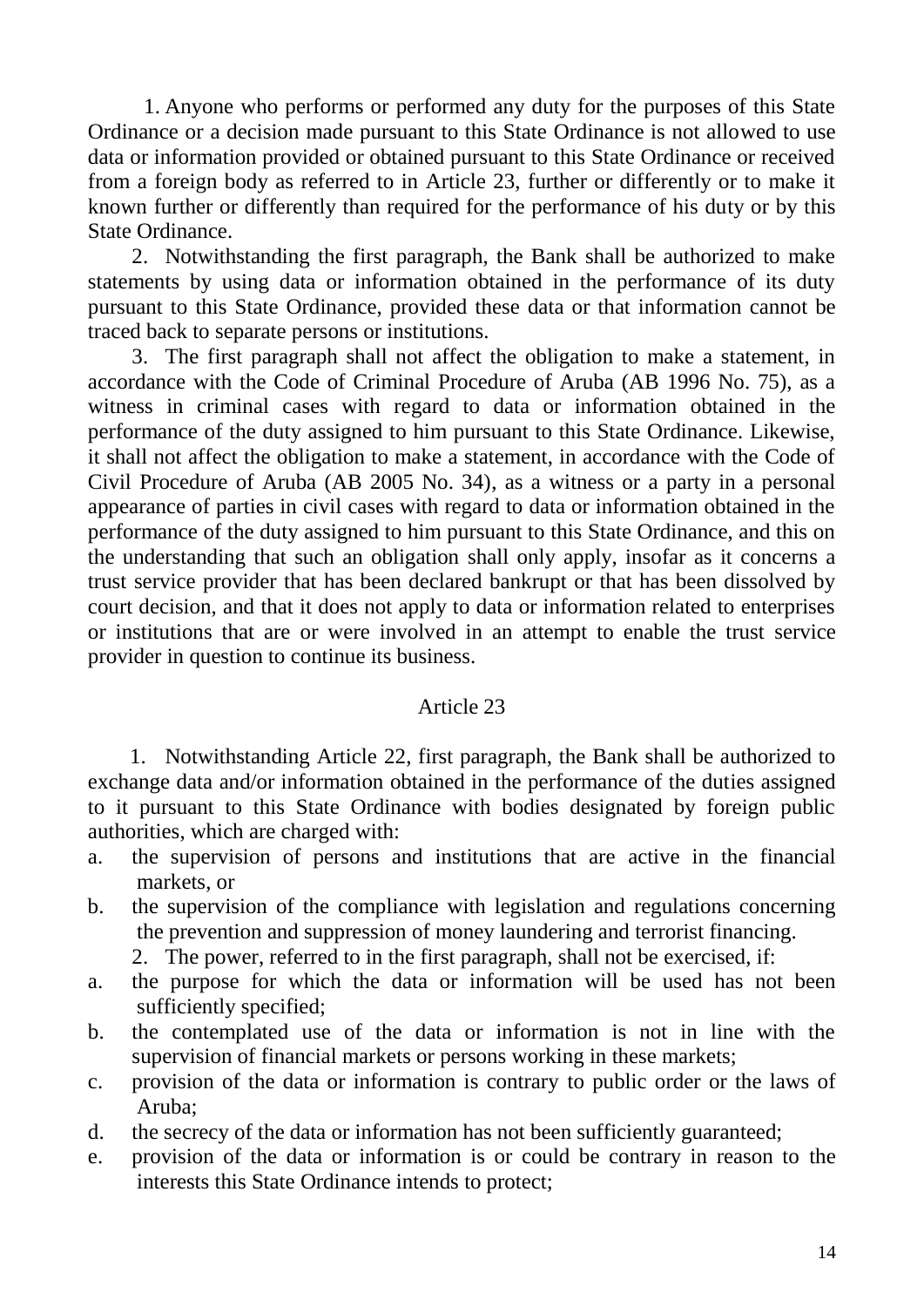f. it has not been sufficiently guaranteed that the data or information will not be used for a purpose other than for which they are provided.

2. Insofar as the data or information, referred to in the first paragraph, have been obtained from a foreign supervisory body, the Bank shall not provide them to another foreign supervisory body, unless the body from which the data or information have been obtained approved the provision of the data and information and, if applicable, approved the use for a purpose other than for which the data or information have been provided.

3. If a foreign supervisory body requests the Bank to use data or information, which the Bank provided pursuant to the first or second paragraph, for a purpose other than for which they have been provided, the Bank shall only comply with that request, if:

- a. the contemplated use is not contrary to the first or second paragraph; or
- b. the supervisory body concerned could obtain these data or information from Aruba in a way other than provided for in this State Ordinance, with due observance of the applicable legal procedures.

# Article 24

1. The Bank shall be authorized to consult the registers of and to ask all information from the Chamber of Commerce and Industry, the Department of Land Surveying and Real Estate Registration, the Civil Registry, as well as other bodies to be designated by State Decree containing General Administrative Orders.

2. The bodies mentioned in the first paragraph shall give the Bank all cooperation free of charge and within the reasonable period set by it, as requested pursuant to the first paragraph.

3. Notwithstanding Article 22, first paragraph, the Bank shall be authorized to provide data or information obtained in the performance of the duties assigned to it pursuant to this State Ordinance to persons and bodies charged with the exercise of criminal-law powers pursuant to the Code of Criminal Procedure of Aruba.

# Article 25

1. For the performance of its duty pursuant to this paragraph, the Bank may demand data or information from anyone, if this is necessary for the performance of the duty of a body referred to in Article 23, first paragraph. Article 28, third through sixth paragraph, shall be equally applicable.

2. At the request of a body as referred to in the first paragraph, the Bank may ask data and information from or conduct an investigation or cause same to be conducted at a trust service provider, or at anyone who can be suspected in reason of disposing of data or information that may be important to the requesting body.

3. The person who has been asked for data or information as referred to in the second paragraph shall provide same within a reasonable period to be set by the Bank.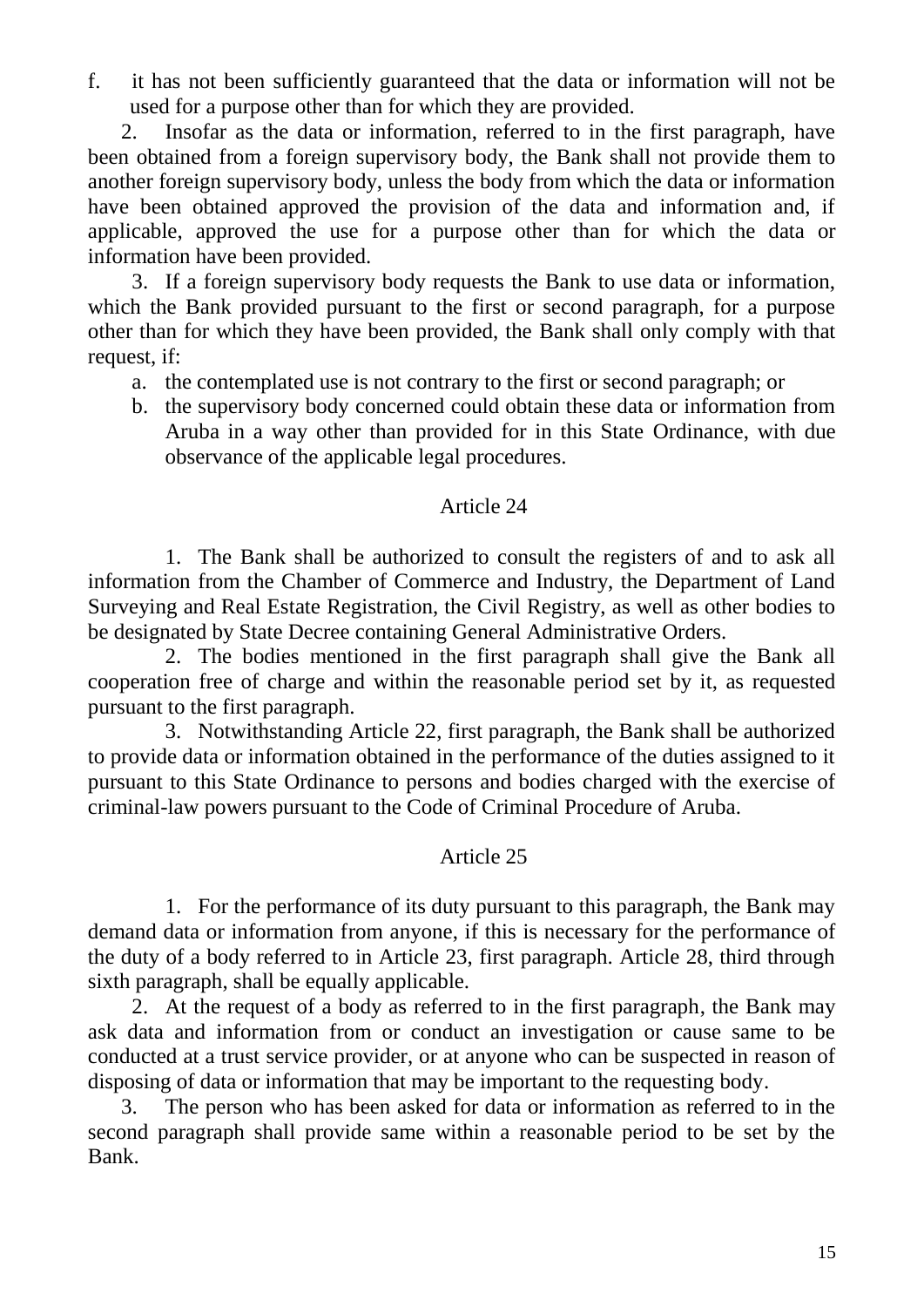4. The person at whom an investigation as referred to in the second paragraph is conducted shall give all cooperation necessary for the proper conduct of that investigation. Article 28, third and fourth paragraph, shall be equally applicable.

5. The Bank may allow that an officer of a body as referred to in Article 23, first paragraph, participates in the implementation of a request as referred to in the second paragraph. The officer referred to in the first sentence shall comply with the instructions of the employee of the Bank, charged with the implementation of the request. The order referred to in the fourth paragraph shall also apply to the service provider referred to in the first sentence.

### Section 8. Special provisions

### Article 26

In a State decree containing general provisions, further rules may be laid down to implement this State Ordinance.

### Article 27

Having heard the Bank, costs involved in the implementation of this State Ordinance may be recovered from the trust service providers, according to rules to be laid down in a State decree containing general provisions.

#### Article 28

1. The persons employed by the Bank and designated for this purpose by the President of the Bank shall be charged with supervising the compliance with the provisions laid down by or pursuant to this State Ordinance. Such State Decree shall be announced in the Official Gazette of Aruba.

2. The persons designated pursuant to the first paragraph may exercise the supervision in a risk-oriented manner. They shall report on the exercise of the powers mentioned in the third paragraph to the President of the Bank or to the executives within the Bank to be designated in writing by the President.

3. The employees of the Bank designated according to paragraph 1 will be authorized, only to the extent reasonably necessary for the fulfilment of their duties: a. to request all information;

- b. to request access to all business books, records and other information carriers and to make transcripts or copies thereof, or take them along temporarily;
- c. to enter all premises, except for homes without explicit permission from the occupant, accompanied by persons designated by them.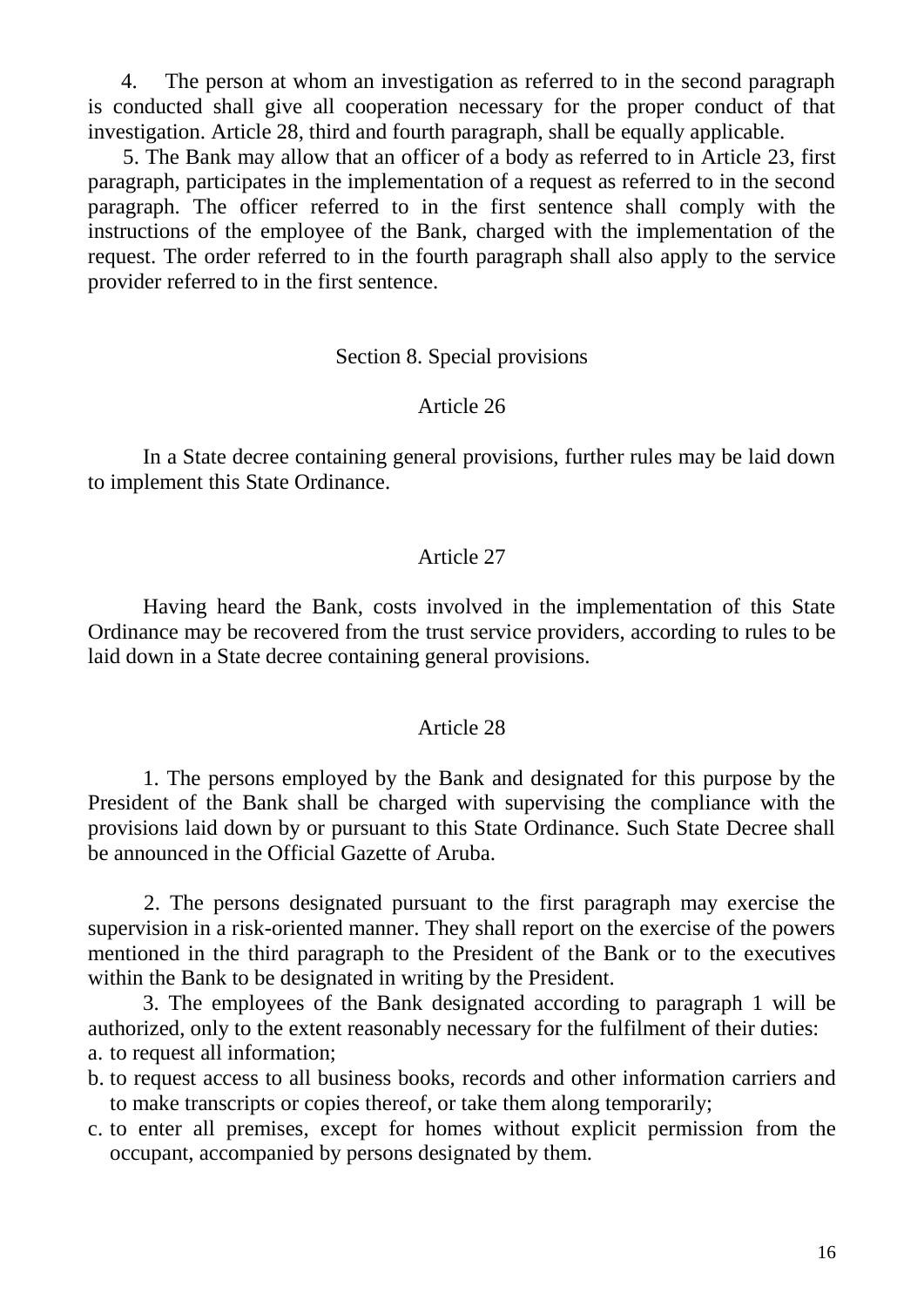4. If necessary, the access to premises as referred to in the third paragraph, subparagraph c, will be gained with the aid of the police.

5. The State Decree on General Provisions for the Exercise of Regulatory Powers (AB 1998 no. 70) or the State decree replacing this, will apply mutatis mutandis to the way in which the persons designated pursuant to paragraph 1 perform their duties.

6. Everyone shall give the persons, designated by virtue of the first paragraph, the cooperation required pursuant to the second paragraph.

## Article 29

The Bank must report to the Minister annually before 1 July of the work it has performed in the context of this State Ordinance.

# Article 30

In rules laid down by the Minister, a representative organization of trust service providers may be designated in relation to the implementation of this State Ordinance.

## Section 9. Penal and final provisions

### Article 31

1. The person who intentionally violates the regulation, condition, or limitation laid down by or pursuant to Articles 2, first paragraph, 4, second and third paragraph, 5, 5a, 6, 7 through 10, 17, 19, 25, third, fourth, and fifth paragraph, 26 and 28, sixth paragraph, shall be punished with imprisonment not exceeding six years, or with a fine of the sixth category.

2. The person who does not intentionally violate a regulation, condition, or limitation laid down by or pursuant to the Articles mentioned in the first paragraph shall be punished with imprisonment not exceeding one year, or with a fine of the fourth category.

3. The offenses referred to in the first paragraph are crimes; the offenses referred to in the second paragraph are violations.

### Article 32

In Articles 155a, paragraph 6, first sentence, and 155kk, paragraph 1, subparagraph a, of the Commercial Code of Aruba (AB 1990 no. GT 50) the phrase "Article 2 of the Business (Establishment) Ordinance" will be replaced each time by: